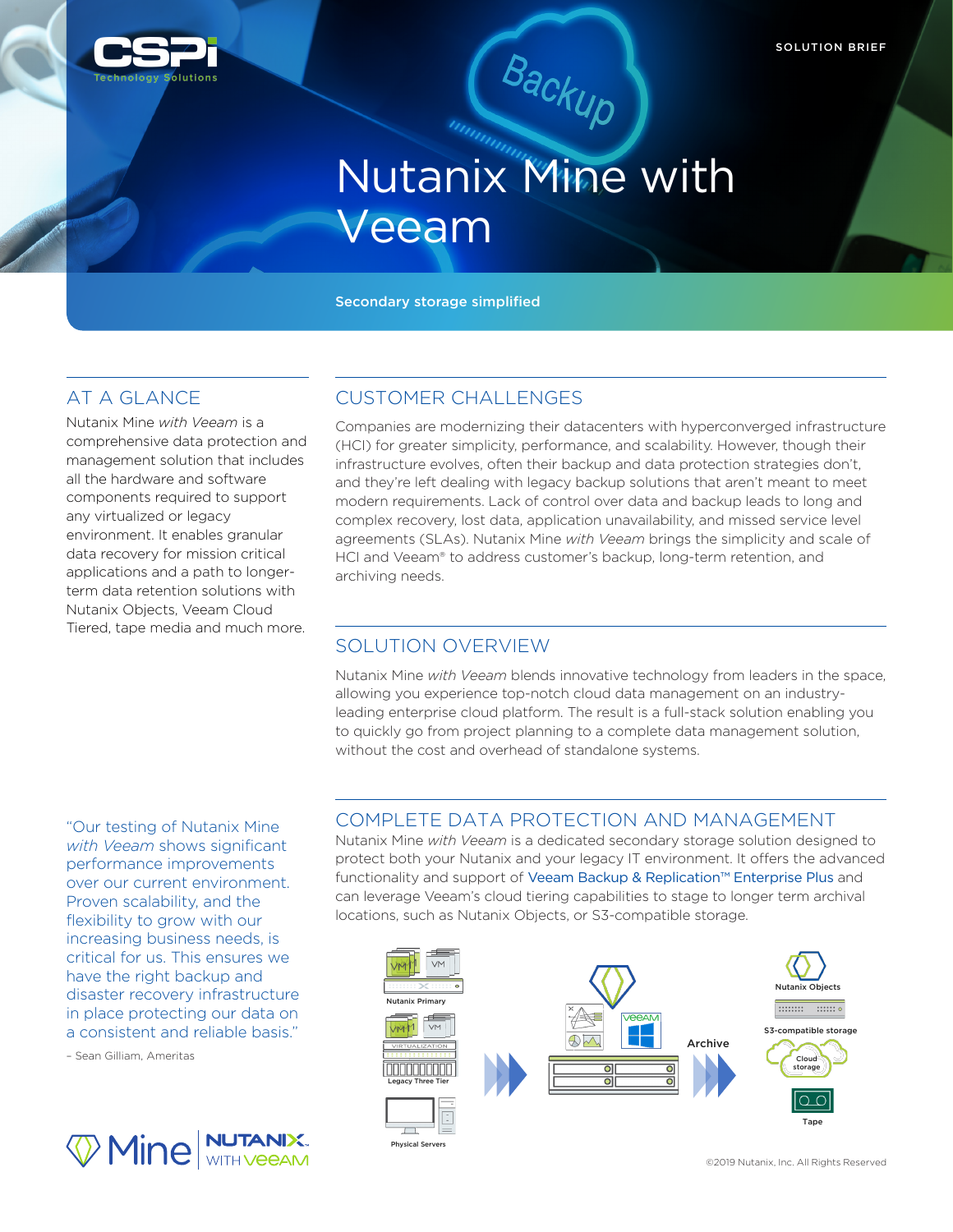# CUSTOMER BENEFITS

The benefits of the Storware solution are:

- Faster time-to-value—Simplified customer experience for sizing, ordering, deploying, managing and scaling.
- Unified IT operations—Integrated operations from deployment to day-to-day data management.
- Drop in, scale out—Nondisruptively expand your existing data protection environment to scale with the business.
- Single simplified solution— Created and supported by two marketing leaders to remove complexity and ensure data availability.

# RESOURCES AND GETTING STARTED

Learn more about Nutanix Mine at: https://www.nutanix.com/products/ mine

### SIMPLIFIED MANAGEMENT

Through tight Veeam integration with Nutanix HCI data fabric and the advanced Prism management console, IT managers can now get a unified view to monitor and manage their HCI infrastructure and data protection environment.

| $9.40 - 0.1$<br>Dashboard v  <br>auto_clust153ae371dd |                                                                        |                |                                                                      |                                          |                                        | $Q$ $? \cdot Q$<br>admin Y             |
|-------------------------------------------------------|------------------------------------------------------------------------|----------------|----------------------------------------------------------------------|------------------------------------------|----------------------------------------|----------------------------------------|
|                                                       |                                                                        |                |                                                                      |                                          |                                        | Mine NUTANIX                           |
| Cluster                                               | Protection                                                             |                | <b>Job Status</b>                                                    | Capacity Usage                           |                                        |                                        |
| <b>CRITICAL</b>                                       | $\circ$<br>Protected Instances                                         |                | $\circ$<br>Backup Jobs                                               |                                          | 22<br>Nutanix Mine                     |                                        |
| Veeam Launch Console<br>٠                             | · Physical hosts                                                       | $^{\circ}$     | · Running Jobs                                                       | $^{\circ}$                               | Thresholds * to TH limit 1             |                                        |
| Mine Platform<br>٠                                    | · Nutanix VMs                                                          | $0$ of $11$    | · Disabled Jobs                                                      | $\circ$                                  | · Nutanix Mine                         | 80.63 MB of 22.17 TB                   |
| Capacity<br>$\bullet$                                 | · Other VMs                                                            | 0 <sub>0</sub> | o Idie Jobs                                                          | $^{\circ}$                               |                                        |                                        |
| Storage Container - 164.2 GB                          | Nutanix Alerts                                                         | $\bullet$      | VBR Alerts and Events                                                | 00                                       | Repository Utilization + 112 PB Free   |                                        |
|                                                       | · Firmware of /dev/sdc of host 10.50.32.166, needs<br>upgrade          | 1d 22h<br>800  | Host 10.50.87.205 (Linux) has been created.                          | $3d$ $2m$<br>ago                         | garter01-3                             | 2.68 TB of 384 TB                      |
| 101830 AM<br>10:58:30 AM<br>T3830 AM<br>12.10.30 PM   | Pirmware of /dev/sdb of host 10.50.32.166, needs<br>upgrade            | 1d 22h<br>800  | Host 10.50.87.204 (Linux) has been created.                          | 3d 3m<br>ago                             | garter011<br>٠<br>garber01-2<br>$\sim$ | 2.68 TB of 384 TB<br>2.68 TB of 384 TB |
| Storage Throughput - 147 KBps                         | · Firmware version of SM863 or SM863a drives is old<br>on 10.50.32.166 | 1d 22h<br>ago  | Host 10.50.87.203 (Linux) has been created.                          | 3d 3m<br>000                             |                                        |                                        |
|                                                       | · Firmware of /dev/sdb of host 10.50.32.154, needs<br>upgrade          | 1d 22h<br>ago  | Host 10.50.87.202 (Windows) has been created.                        | 3d 4m<br>899                             |                                        |                                        |
| 113830 AM<br>101830-M<br>10/68/30 J.M.<br>1218.30 PM  | Pirmwere of /dev/sdc of host 10.50.32.164, needs<br>upgrade            | 1d 22h<br>ago  | Component [Transport] on the host [10.50.87.202] has<br>been updated | 3d 4m<br>ago<br>$\overline{\phantom{a}}$ |                                        |                                        |

### SIMPLIFIED CONFIGURATIONS

Nutanix and Veeam remove guesswork when it comes to sizing and configurations. The solution is offered in two "right-sized" form factors optimized for performance. You can start off with the small system that is specifically designed to support up to 250 VMs, or the medium option that supports up to 500 VMs. At any time, if you want to scale beyond the small or medium systems, you can do so by seamlessly inserting add-on systems for a maximum of eight nodes. In this way, you can non-disruptively scale your data protection solution to meet your growing business needs.

|                                                     |                | <b>VEGAM</b><br>তা<br>$\overline{\circ}$<br>$\overline{\bullet}$<br>$\bullet$ | <b>VEEAM</b><br><b>VEGAM</b><br>43<br>⊕∽ |
|-----------------------------------------------------|----------------|-------------------------------------------------------------------------------|------------------------------------------|
|                                                     | Small          | <b>Medium</b>                                                                 | Add-On System(Scale up)                  |
| Rack Size                                           | 2U             | 4 <sub>U</sub>                                                                | 2U                                       |
| # of Nodes                                          | $\overline{4}$ | $\overline{4}$                                                                | $\overline{2}$                           |
| <b>Effective Capacity</b><br>(Includes HHD & SSD)   | 96 TB          | 192 TB                                                                        | 96 TB                                    |
| <b>Veeam Licenses</b><br>(VMs/Servers/Workstations) | 250            | 500                                                                           | 250                                      |

### SIMPLIFIED CUSTOMER EXPERIENCE

Nutanix and Veeam have radically simplified the end-to-end customer experience by streamlining all the steps—from sizing to providing joint customer support—to accelerate time-to-value for you and your company.